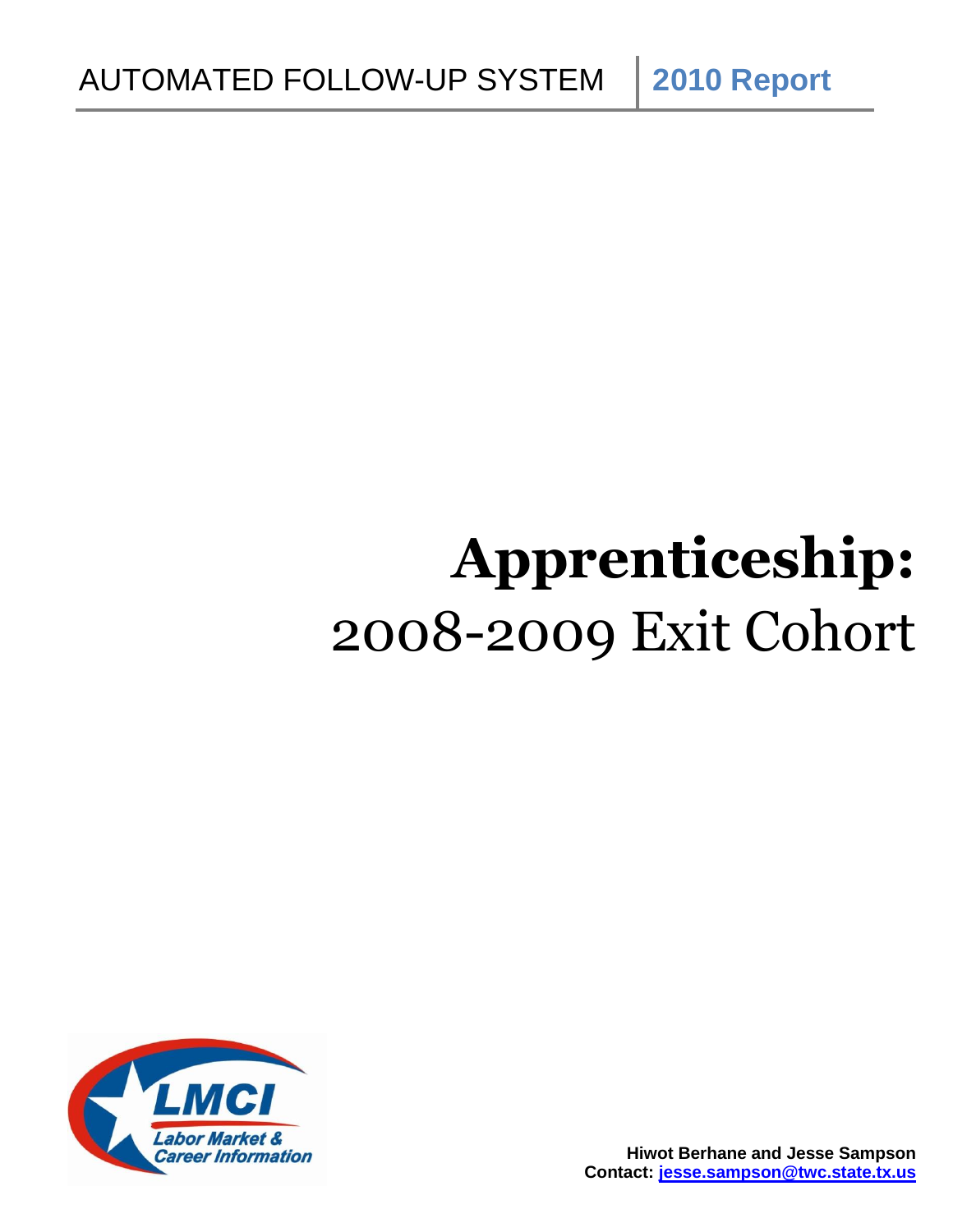# Apprenticeship is the "best-kept secret" in workforce training.

Apprenticeship training is designed to prepare individuals for occupations in skilled trades and crafts and combines structured on-the-job training — supervised by experienced journeyworkers — with related classroom instruction (Texas Workforce Commission 2012). Since learning often takes place in the form of paid, on-the-job training, apprenticeship is a pathway for learners to "earn while they learn"—gain entry into high-wage occupations without the burden of large student debts (Glover 2011).

Much attention in the media and in policymaking communities is directed at the phenomenon of "job polarization," or employment growth at the high and low ends of the skills spectrum but a hollowing out in the middle (Autor 2010). While there is strong evidence to suggest job polarization is a real phenomenon, we believe that apprenticeable trades constitute an exception. The theoretical case for job polarization is mostly about automation: computers can quickly, easily and accurately perform most repetitive clerical and production tasks and therefore shift the demand for related occupations like mail clerks or assembly line workers.

Analyses that declare an end to middle-skill occupations such as MIT economist David Autor"s "The Polarization of Job Opportunities in the U.S. Labor Market use broad occupational categories, lumping skilled crafts and trades workers together with production workers (Holzer 2010). Many of these apprenticeable occupations have a better outlook than analyses like Autor"s would suggest—a conclusion supported by the strong labor market performance of Texas apprentices relative to learners in other workforce programs.<sup>1</sup>

While apprenticeship in Texas is primarily a private system of training, government plays an important oversight and supporting role in the system (Glover 2011). Through Chapter 133 of the Texas Education code, the Texas Workforce Commission helps fund a portion of the required classroom instruction component of some apprenticeship programs (approximately one-third of programs statewide). The Texas Higher Education Coordinating Board also provides similar funding for some apprentices, but there is currently no system in place to track these individuals.

Current challenges facing apprenticeship are getting the secret of apprenticeship out to more individuals, and, specific to the Texas context, developing a system by which data from the US Department of Labor"s national RAPIDS database of all apprenticeship programs can be compared with Texas data, which currently only covers about one-third of programs.

 $\overline{a}$ 

<sup>1</sup> For the 2008-2009 exit cohort, 72 percent of apprentices successfully completed and advanced to the next level. 87.9 percent of these former apprentices were found employed in Q42009.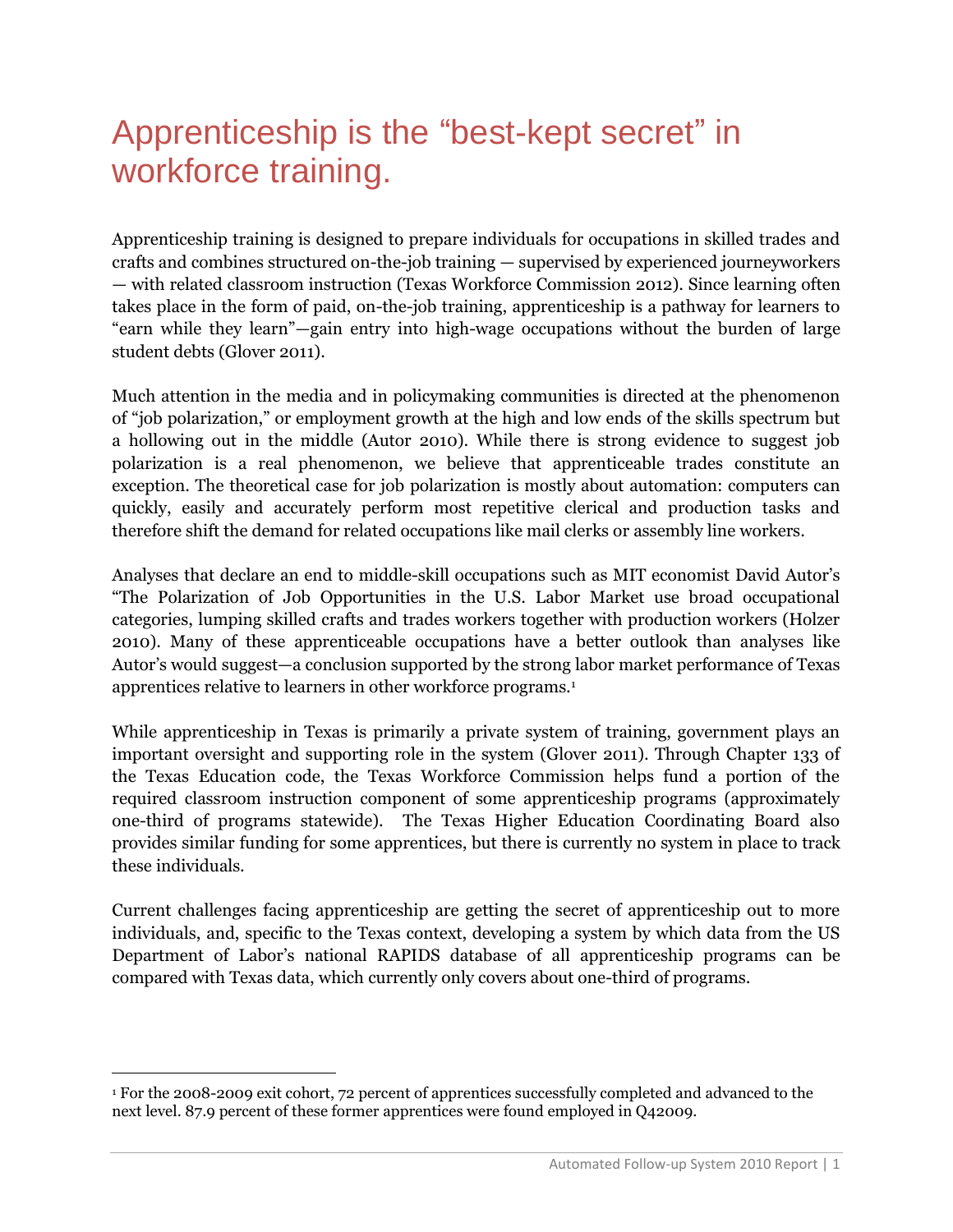# **Methodology**

LMCI received original seed records for 2008-2009 Apprenticeship exiters from the Workforce Business Services Department of TWC. Each of these original records represents a service delivered to a unique client, i.e. a combination of SSN and service code. Because clients could receive more than one service, the input file included duplicate SSNs. Seed records were grouped by SSN and by service category. After unduplicating the file by SSN, there were 4,070 usable, unique records.

# **Purpose of the Report**

Senate Bill 281 (2003) requires the Texas Workforce Commission (TWC) to, at least annually, issue an analysis of the job placement performance of each workforce development program by occupation and by training provider (possibly including other relevant data), for the previous one-year, three-year, and five-year periods. TWC"s Labor Market and Career Information (LMCI) department fulfills this mandate. We provide these data in the spirit of continuous improvement and do not seek to single out or punish any program, provider or geography. LMCI"s mission is to improve the way Texans make career and educational decisions by providing useful and reliable information about careers, educational training options and jobs. For more information, visit [www.lmci.state.tx.us.](http://www.lmci.state.tx.us/)

# **Structure of the Report**

This report addresses the set of individuals (cohort) that exited Texas Apprenticeship programs in 2008-2009. The report examines a snapshot of the cohort's outcomes, i.e. their employment and median earnings, in the fourth quarter of 2009 (Q42009). Threeyear and five-year snapshots of this cohort's outcomes in Q42012 and Q42014 will be added to the report as the data become available. The report"s body provides a high-level overview and analysis of the data. Detailed tables of all measures discussed can be found in appendix A. All data are from LMCI"s follow-up analysis unless otherwise noted.

# **Caveats About the Data and Analysis**

To our knowledge, there is no better source of data on labor market outcomes than UI wage records, but these data have some limitations. UI wage records do not cover individuals engaged in certain types of employment ranging from domestic workers to railroads. The collection of UI wage data involves editing to clean incoming data, but inaccurate records may remain in the system unless and until a claim for UI benefits is filed. SSNs are not validated against a national database: fraudulent SSNs may be present in the data as well as multiple individuals using one SSN (leading to outlandishly high earnings in some cases). Neither occupational title nor hours worked per quarter are reported, preventing us from calculating hourly wage and determining relatedness of training to employment or part-time/full-time status. This characteristic of the data sometimes leads to very low earnings in the case of individuals who worked for only part of a quarter we sampled. Despite these limitations, data from UI wage records provide an invaluable glimpse of post-exit achievements of workforce training participants.

In the fourth quarter of 2009 (Q42009), the period examined in this report, the Texas economy continued to fare better than that of most other states. According to the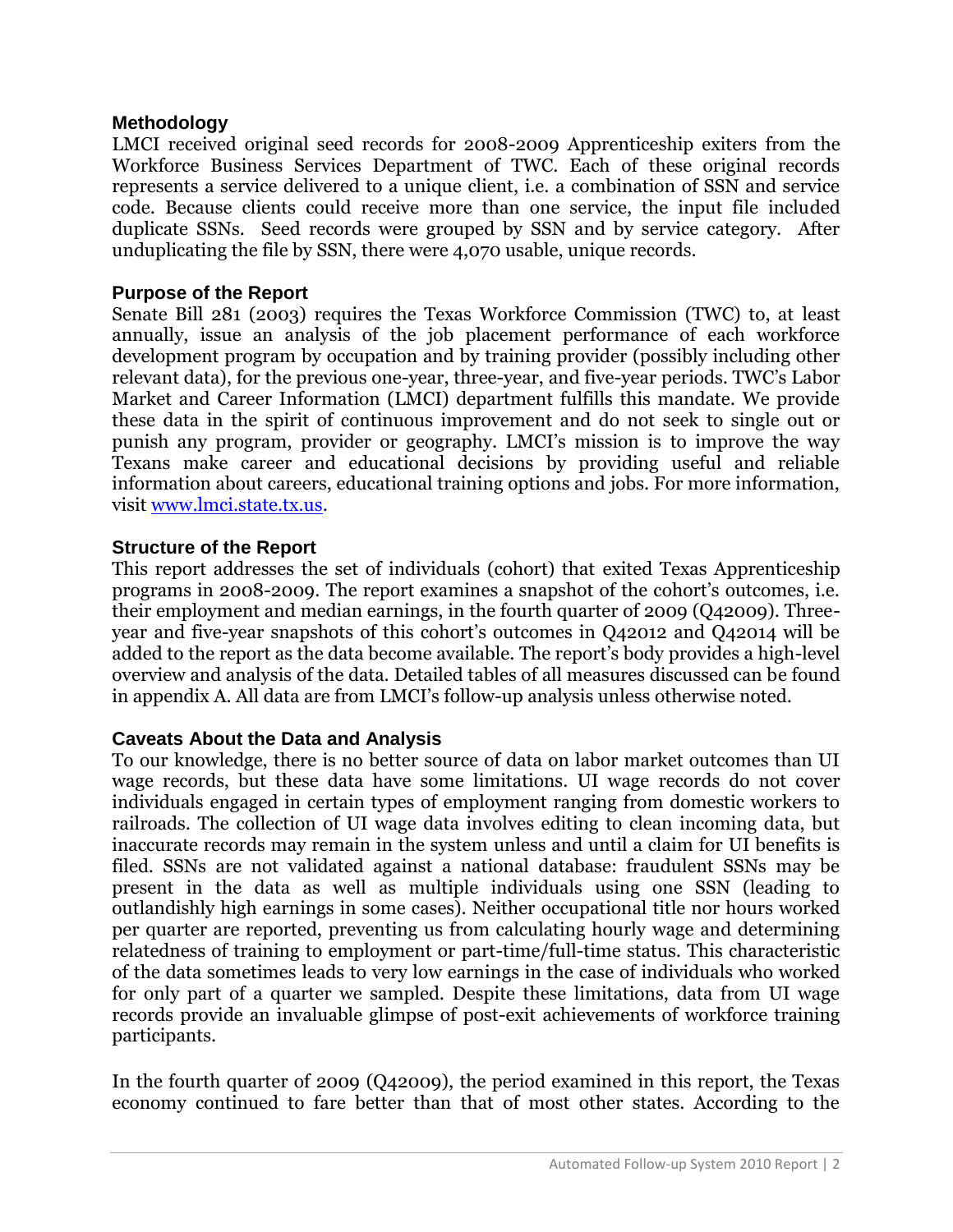National Bureau of Economic Research, the U.S. economy peaked in December 2007 and entered the "Great Recession," which officially ended in July 2009 (although subsequent growth has been anemic, with the remaining effects of the Great Recession strongest in the labor market). The Texas economy proved robust during much of this period, continuing to grow through most of 2008 and maintaining an unemployment rate 1-2 percent lower than the national average. Employment peaked in October of 2008, after which Texas joined the nation in losing jobs. Texas unemployment in Q42009 was 8.1 percent, 2.4 percent higher than Q42008. At the same time, the U.S. national unemployment rate was 10.0 percent, rising 3.1 percent on the year.For purposes of this report, we frequently cite Q42009 median earnings for participants. For reference, the Texas median worker's 2009 quarterly earnings were \$6,663.<sup>2</sup>

 $\overline{a}$ 

<sup>2</sup>Texas median quarterly worker earnings were derived by dividing estimates of annual median worker earnings from the US Census Bureau"s American Community Survey (2009 one-year estimates) by four.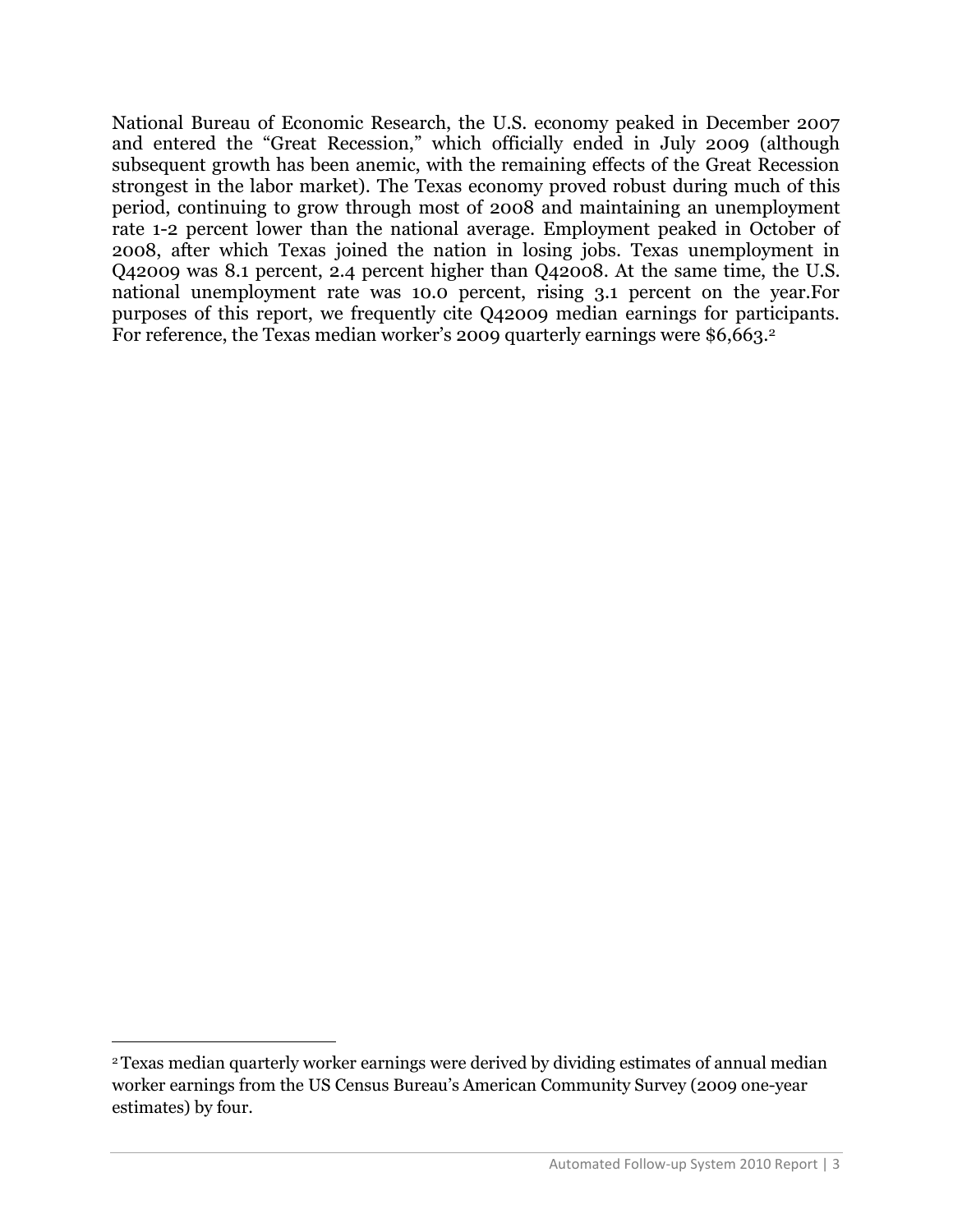### **Results**

As one might expect, individuals who completed apprenticeship training and advanced to the next stage in their careers had the best chance of being found employed in Q42009 , 87.9 percent of those who completed and advanced were found employed compared with 62.4 percent of all others (Figure 1).

Electricians, the majority of Apprenticeship participants, had employment outcomes slightly better than the overall figure of 80.7 percent, as did Plumbers. Iron workers, carpenters and painters fared less well than other trades. Two trades, Heating, Ventilation and Air Conditioning (HVAC) and Motor Grader Operator had over 90 percent of participants found employed in the study period.

Individuals under the age of 25 were slightly more likely to be employed than older cohort members.



**Figure 1: Employment by Selected Characteristics**

Percent Employed, Q42009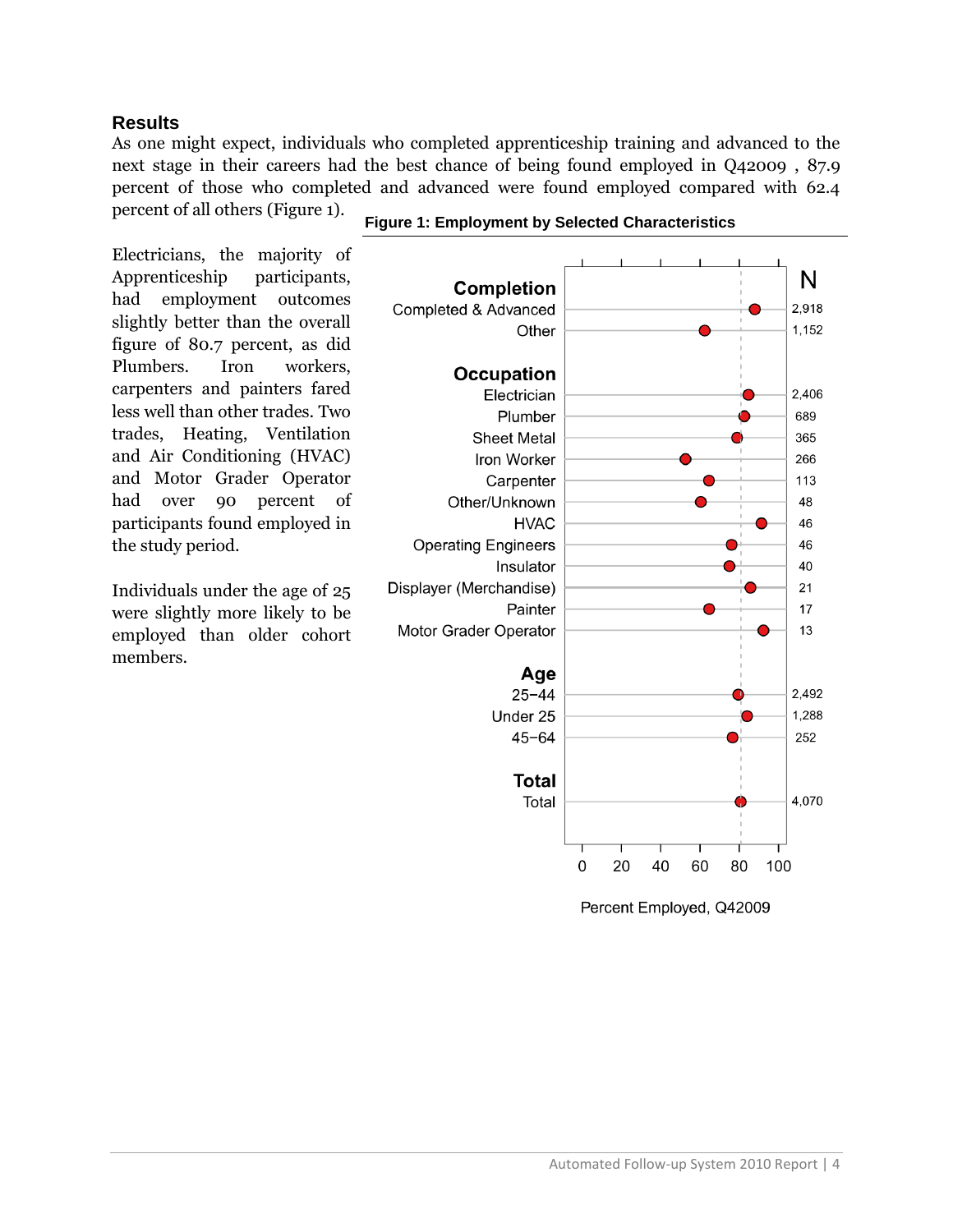Figure 2 shows the distribution of quarterly earnings by occupation or trade. Electricians were the largest occupational cohort, and had slightly higher-than-average median quarterly earnings, \$7,871. HVAC participants were relatively few, but they enjoyed high median earnings in Q42009, as did the second-largest group of apprentices, Plumbers. Iron workers had relatively low median earnings.



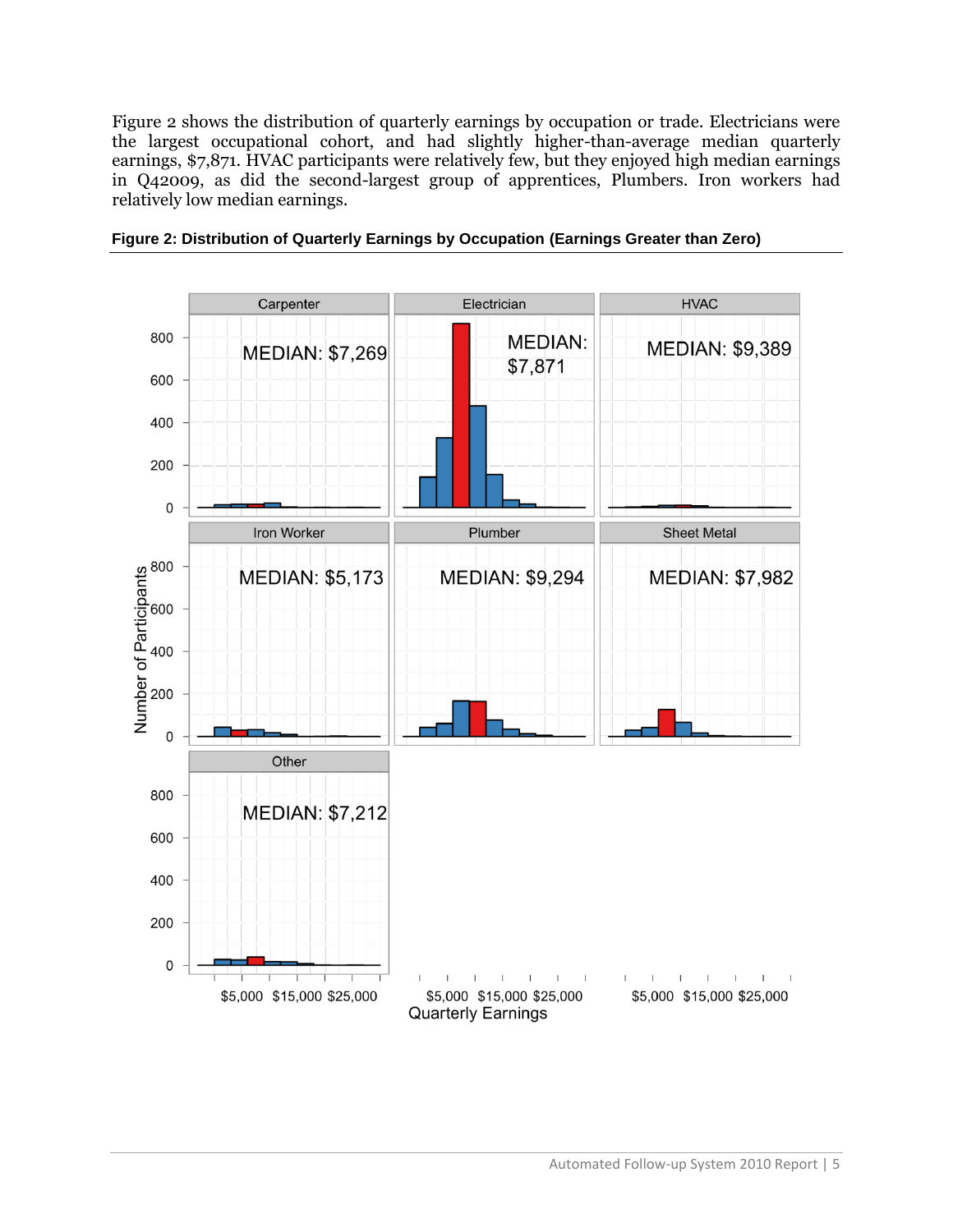Figure 3 displays labor market outcomes by Local Workforce Development Area. Alamo WDA (San Antonio Area) had the most participants, and relatively high employment and median earnings. Capital Area WDA (Travis County) had the highest median quarterly earnings and employment near 90 percent.

#### **Figure 3: Labor Market Outcomes by LWDA**

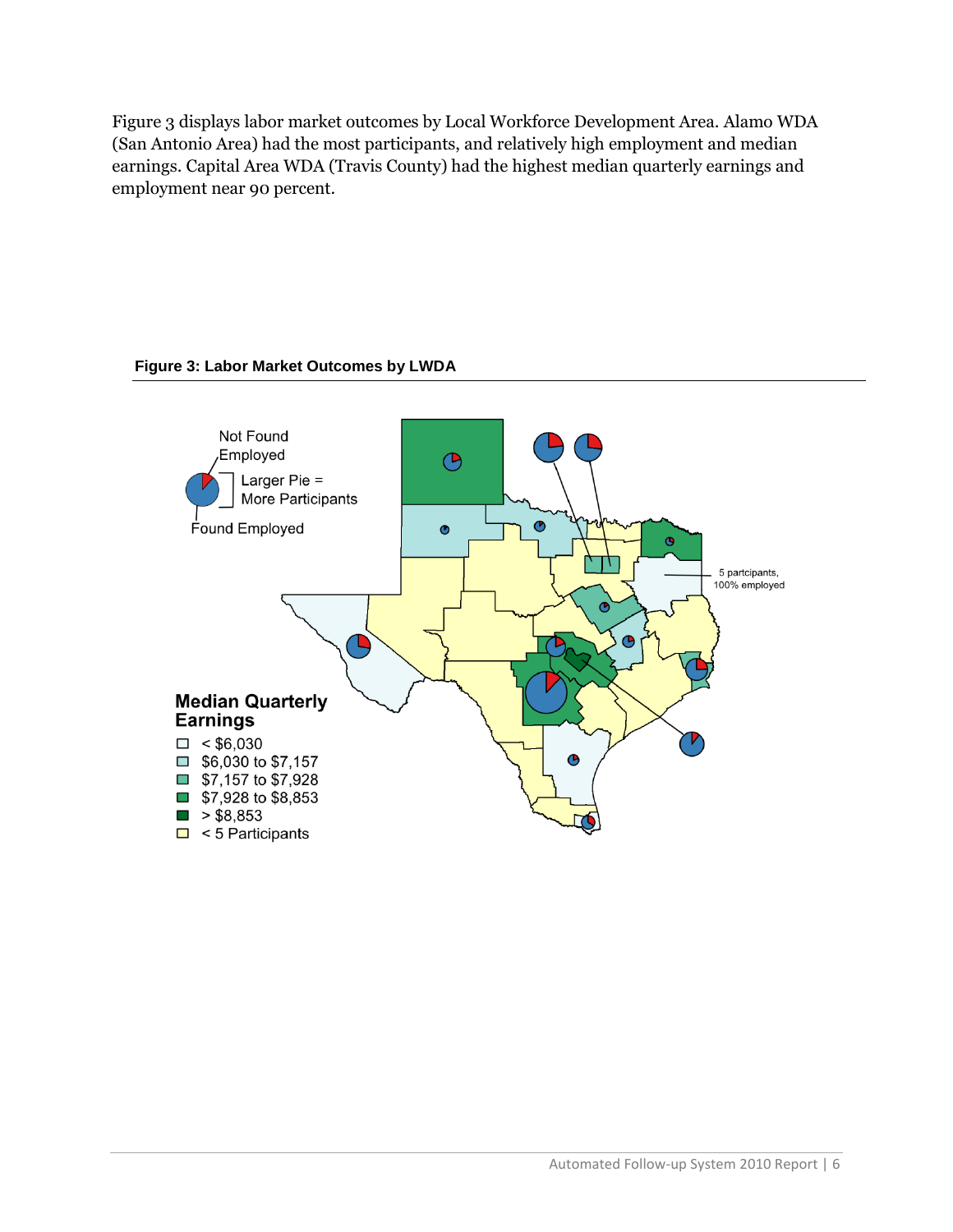Apart from the small (5 participants) Hallsville ISD which had 100 percent employment, North East ISD (San Antonio) had the highest employment rate, 92.2 percent, followed closely by South San Antonio ISD with 91.7 percent. The highest earnings were achieved by participants at Manor ISD.



**Figure 4: Labor Market Outcomes by Classroom Training Provider**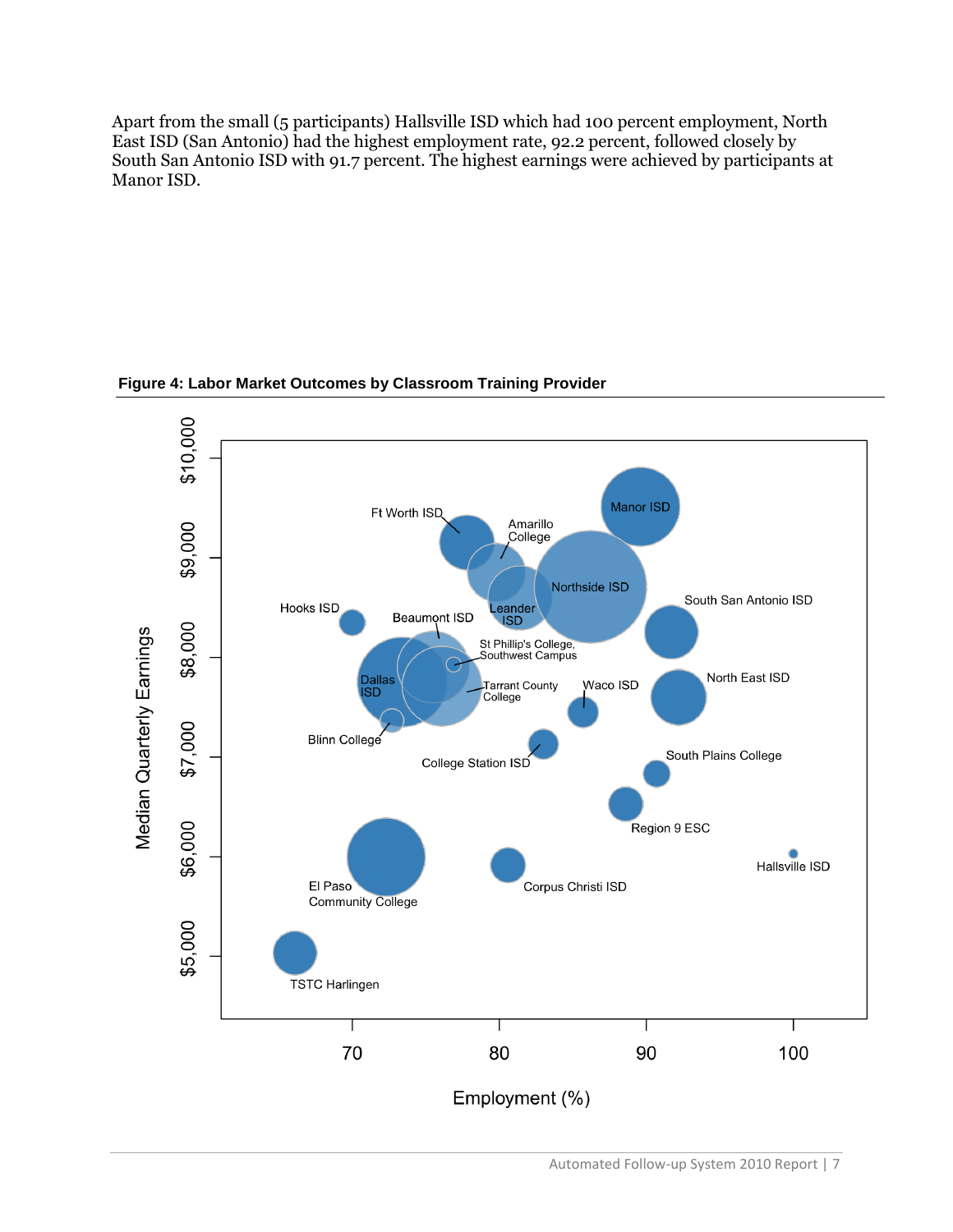The market for Apprenticeship trades concentrates in construction, as shown by the sizeable majority of apprentices employed by Building Equipment Contractors (specialized contractors who install electrical, plumbing, ventilation and other systems). Relatively few individuals were found employed in non-training-related industries such as Employment Services (temporary staffing) and Limited Service Eating Places (fast food).

| Table 1: Outcomes by Industry of Employment (Top Ten Industries)                         |           |                             |                        |  |  |  |  |
|------------------------------------------------------------------------------------------|-----------|-----------------------------|------------------------|--|--|--|--|
| <b>Industry of Employment</b>                                                            | N         | % of<br><b>Employe</b><br>d | Median<br>Earning<br>s |  |  |  |  |
| <b>Building Equipment Contractors</b>                                                    | 2,34<br>3 | 71.3%                       | \$8,285                |  |  |  |  |
| <b>Employment Services</b>                                                               | 167       | 5.1%                        | \$5,076                |  |  |  |  |
| <b>Foundation, Structure, and Building Exterior Contractors</b>                          | 99        | $3.0\%$                     | \$7,111                |  |  |  |  |
| <b>Nonresidential Building Construction</b>                                              | 62        | 1.9%                        | \$8,423                |  |  |  |  |
| <b>Building Finishing Contractors</b>                                                    | 60        | 1.8%                        | \$8,138                |  |  |  |  |
| <b>Architectural and Structural Metals Manufacturing</b>                                 | 48        | 1.5%                        | \$7,885                |  |  |  |  |
| <b>Other Specialty Trade Contractors</b>                                                 | 31        | 0.9%                        | \$12,866               |  |  |  |  |
| <b>Limited-Service Eating Places</b>                                                     | 28        | 0.9%                        | \$2,014                |  |  |  |  |
| <b>Specialized Freight Trucking</b>                                                      | 24        | 0.7%                        | \$4,607                |  |  |  |  |
| Hardware, and Plumbing and Heating Equipment and Supplies Merchant<br><b>Wholesalers</b> | 22        | 0.7%                        | \$11,631               |  |  |  |  |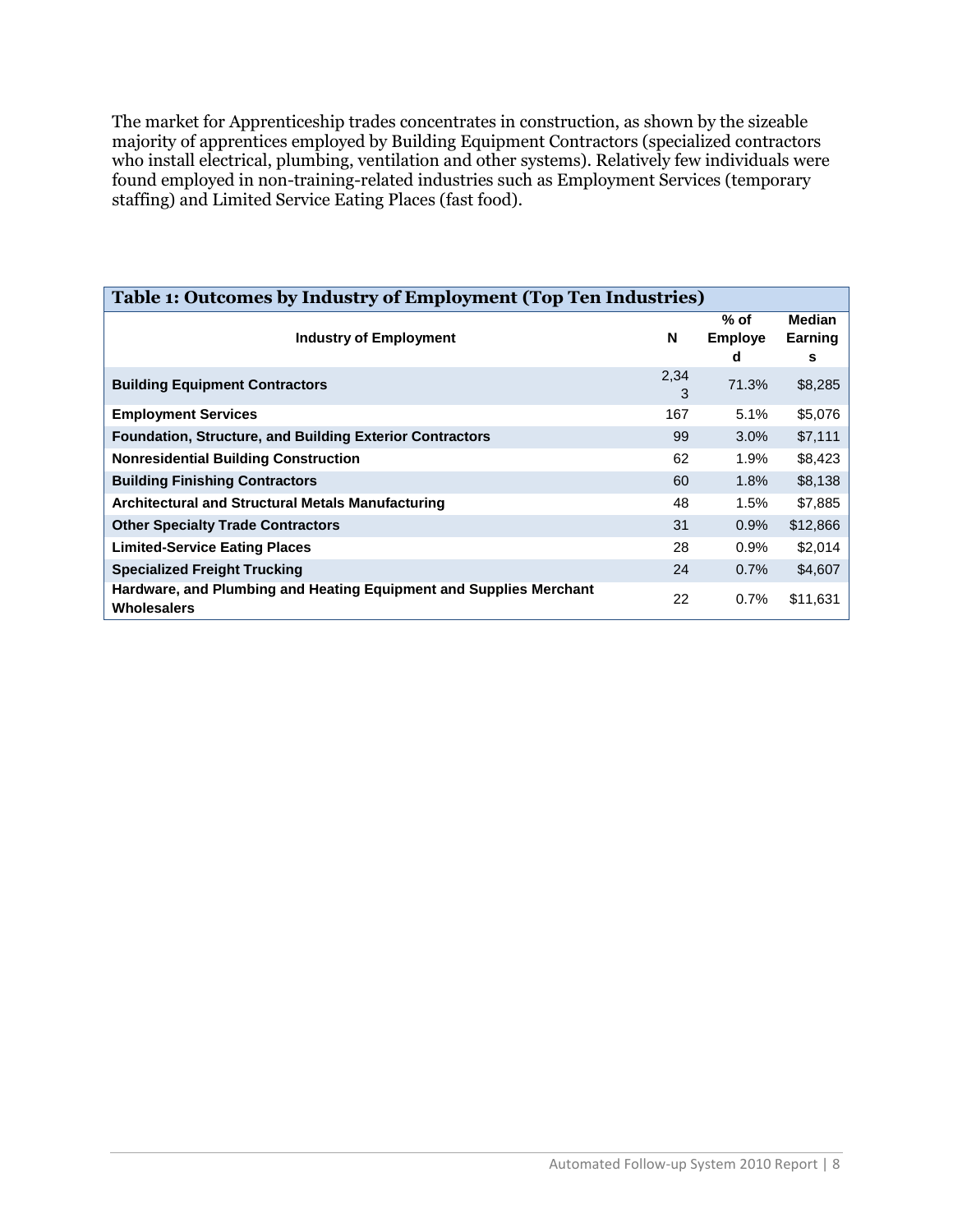# **References**

Autor, David (2010). "The Polarization of Job Opportunities in the U.S. Labor Market: Implications for Employment and Earnings." Washington, D.C.: The Center for American Progress and the Hamilton Project. Online:<http://econ-www.mit.edu/files/5554>

Glover, Robert W. (2011). "Apprenticeship in Texas: a Case Study for the Texas Data Quality Initiative." Austin: Ray Marshall Center for the Study of Human Resources, LBJ School of Public Affairs, The University of Texas at Austin.

Holzer, Harry J (2010). "Is the Middle of the U.S. Job Market Really Disappearing? A Comment on the "Polarization" Hypothesis." Washington, D.C.: The Center for American Progress. Online: [http://www.americanprogress.org/issues/2010/05/pdf/Holzer\\_memo.pdf](http://www.americanprogress.org/issues/2010/05/pdf/Holzer_memo.pdf)

Texas Workforce Commission (2012). Apprenticeship Homepage. Online:<http://www.twc.state.tx.us/svcs/apprentice/apprentice.html>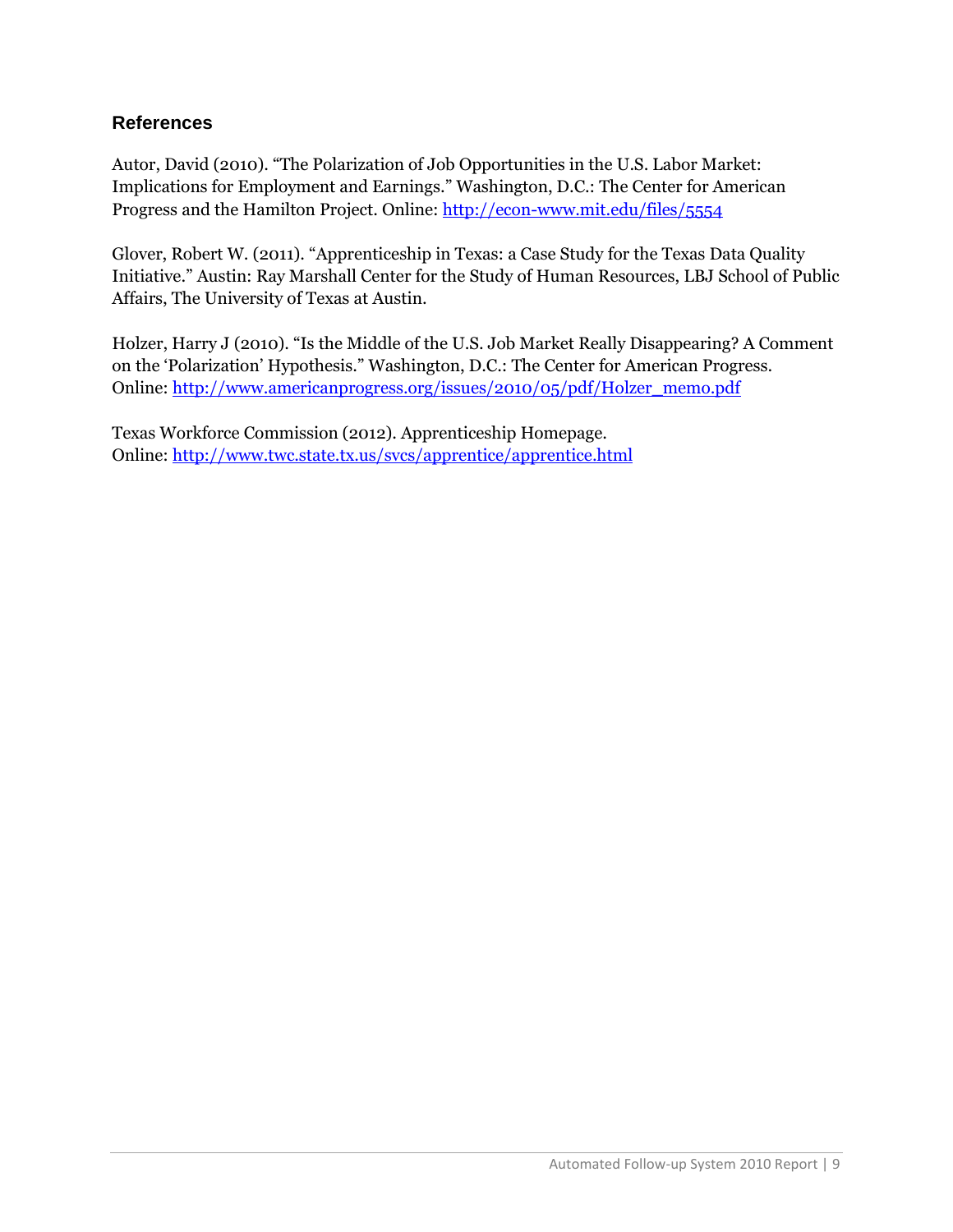# **Appendix A**

| <b>Table 2: Outcomes by Completion Status</b> |       |              |                        |
|-----------------------------------------------|-------|--------------|------------------------|
| <b>Completion Status</b>                      | N     | Working<br>% | <b>Median Earnings</b> |
| <b>Successfully Completed &amp; Advanced</b>  | 2,918 | 87.9         | \$8,398                |
| <b>Completed &amp; Did Not Advance</b>        | 146   | 67.8         | \$6,777                |
| <b>Gained Skills &amp; Did Not Complete</b>   | 571   | 64.4         | \$5,428                |
| Other                                         | 1152  | 62.4         | \$5,904                |
| <b>Did Not Complete Training</b>              | 435   | 57.9         | \$5,508                |
| <b>Total</b>                                  | 4,070 | 80.7         | \$7,958                |

| Table 3: Outcomes by Occupation/Trade |       |              |                        |
|---------------------------------------|-------|--------------|------------------------|
| <b>Occupation</b>                     | N     | Working<br>% | <b>Median Earnings</b> |
| <b>Motor Grader Operator</b>          | 13    | 92.3         | \$7,895                |
| <b>HVAC</b>                           | 46    | 91.3         | \$9,389                |
| Displayer (Merchandise)               | 21    | 85.7         | \$3,011                |
| <b>Electrician</b>                    | 2,406 | 84.7         | \$7,871                |
| <b>Plumber</b>                        | 689   | 82.6         | \$9,295                |
| <b>Sheet Metal</b>                    | 365   | 78.9         | \$7,982                |
| <b>Operating Engineers</b>            | 46    | 76.1         | \$11,816               |
| <b>Insulator</b>                      | 40    | 75           | \$8,066                |
| <b>Painter</b>                        | 17    | 64.7         | \$2,707                |
| <b>Carpenter</b>                      | 113   | 64.6         | \$7,269                |
| <b>Other/Unknown</b>                  | 48    | 60.4         | \$7,412                |
| <b>Iron Worker</b>                    | 266   | 52.6         | \$5,174                |
| <b>Total</b>                          | 4,070 | 80.7         | \$7,958                |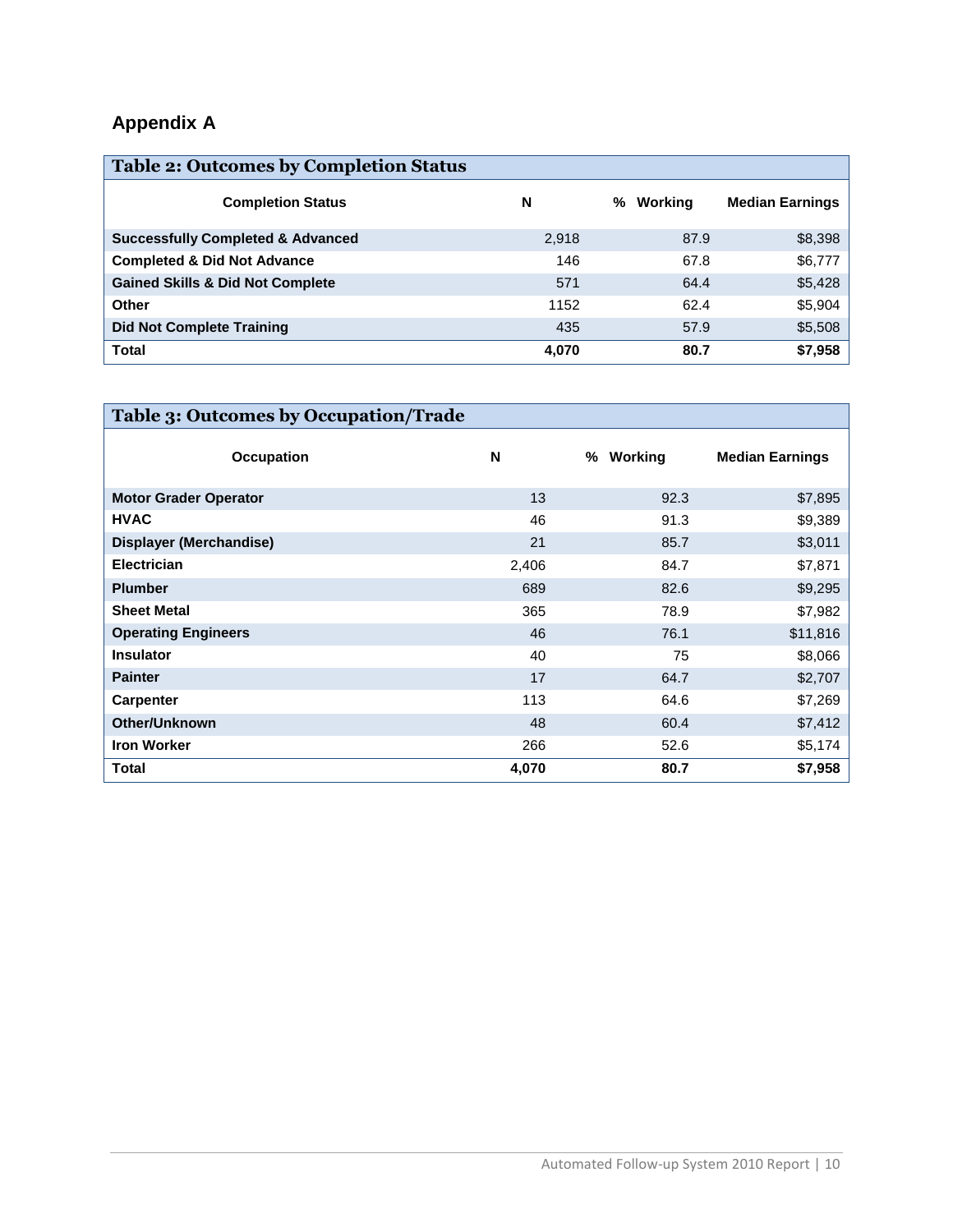| Table 4: Outcomes by Age Group |       |              |                        |  |  |  |  |
|--------------------------------|-------|--------------|------------------------|--|--|--|--|
| <b>Age Group</b>               | N     | Working<br>℅ | <b>Median Earnings</b> |  |  |  |  |
| <b>Less Than 24</b>            | 1,288 | 84.0         | \$7,469                |  |  |  |  |
| <b>Greater Than 65</b>         | 5     | 80.0         | \$6,560                |  |  |  |  |
| Between 25-44                  | 2,492 | 79.5         | \$8,341                |  |  |  |  |
| <b>Unknown</b>                 | 33    | 78.8         | \$7,375                |  |  |  |  |
| Between 45-64                  | 252   | 76.6         | \$7,486                |  |  |  |  |
| <b>Total</b>                   | 4,070 | 80.7         | \$7,958                |  |  |  |  |

| Table 5: Outcomes by LWDA |       |              |                        |
|---------------------------|-------|--------------|------------------------|
| <b>LWDA</b>               | N     | Working<br>℅ | <b>Median Earnings</b> |
| <b>East Texas</b>         | 5     | 100          | \$6,030                |
| <b>South Plains</b>       | 43    | 90.7         | \$6,833                |
| <b>Capital Area</b>       | 364   | 89.6         | \$9,513                |
| <b>North Texas</b>        | 70    | 88.6         | \$6,528                |
| <b>Alamo</b>              | 1,100 | 87.9         | \$8,431                |
| <b>Heart of Texas</b>     | 56    | 85.7         | \$7,450                |
| <b>Rural Capital</b>      | 242   | 81.4         | \$8,597                |
| <b>Coastal Bend</b>       | 72    | 80.6         | \$5,915                |
| <b>Panhandle</b>          | 198   | 79.8         | \$8,853                |
| <b>Brazos Valley</b>      | 86    | 79.1         | \$7,157                |
| <b>Tarrant County</b>     | 549   | 76.7         | \$7,928                |
| <b>South East Texas</b>   | 302   | 75.5         | \$7,903                |
| <b>Dallas</b>             | 473   | 73.4         | \$7,754                |
| <b>Upper Rio Grande</b>   | 358   | 72.3         | \$5,996                |
| <b>North East Texas</b>   | 40    | 70           | \$8,349                |
| <b>Cameron County</b>     | 112   | 66.1         | \$5,034                |
| <b>Total</b>              | 4,070 | 80.7         | \$7,958                |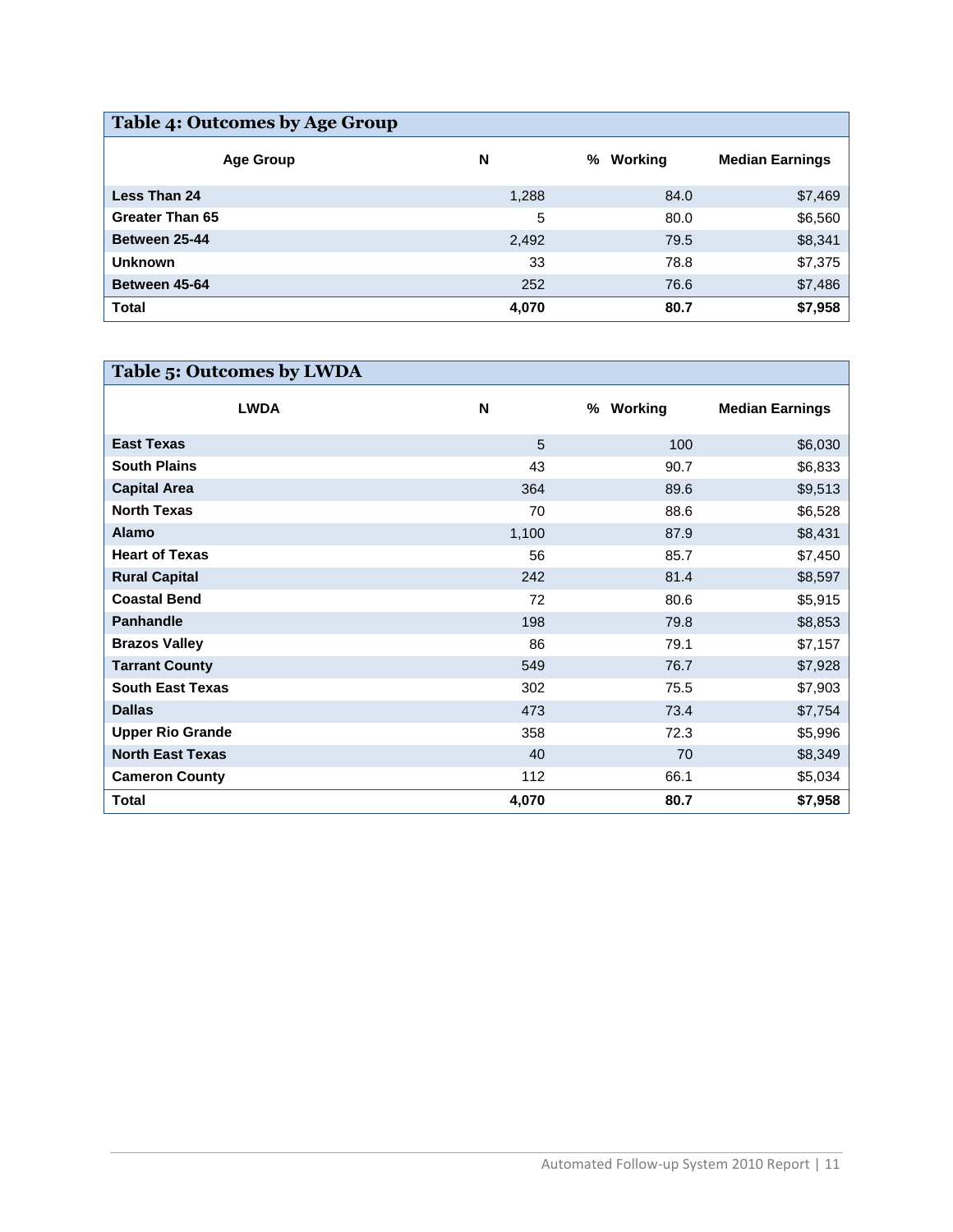| <b>Table 6: Outcomes by Training Provider</b> |       |              |                                  |  |  |  |
|-----------------------------------------------|-------|--------------|----------------------------------|--|--|--|
| <b>Training Provider</b>                      | N     | Working<br>% | <b>Median</b><br><b>Earnings</b> |  |  |  |
| <b>Hallsville ISD</b>                         | 5     | 100.0        | \$6,030                          |  |  |  |
| <b>North East ISD</b>                         | 180   | 92.2         | \$7,600                          |  |  |  |
| South San Antonio ISD                         | 168   | 91.7         | \$8,253                          |  |  |  |
| <b>South Plains College</b>                   | 43    | 90.7         | \$6,833                          |  |  |  |
| <b>Manor ISD</b>                              | 364   | 89.6         | \$9,513                          |  |  |  |
| <b>Region 9 ESC</b>                           | 70    | 88.6         | \$6,528                          |  |  |  |
| <b>Northside ISD</b>                          | 739   | 86.2         | \$8,709                          |  |  |  |
| <b>Waco ISD</b>                               | 56    | 85.7         | \$7,450                          |  |  |  |
| <b>College Station ISD</b>                    | 53    | 83.0         | \$7,130                          |  |  |  |
| <b>Leander ISD</b>                            | 242   | 81.4         | \$8,597                          |  |  |  |
| <b>Corpus Christi ISD</b>                     | 72    | 80.6         | \$5,915                          |  |  |  |
| <b>Amarillo College</b>                       | 198   | 79.8         | \$8,853                          |  |  |  |
| <b>Ft Worth ISD</b>                           | 176   | 77.8         | \$9,154                          |  |  |  |
| St Phillip's College, Southwest Campus        | 13    | 76.9         | \$7,929                          |  |  |  |
| <b>Tarrant County College</b>                 | 373   | 76.1         | \$7,713                          |  |  |  |
| <b>Beaumont ISD</b>                           | 302   | 75.5         | \$7,903                          |  |  |  |
| <b>Dallas ISD</b>                             | 473   | 73.4         | \$7,754                          |  |  |  |
| <b>Blinn College</b>                          | 33    | 72.7         | \$7,366                          |  |  |  |
| <b>El Paso Community College</b>              | 358   | 72.3         | \$5,996                          |  |  |  |
| <b>Hooks ISD</b>                              | 40    | 70.0         | \$8,349                          |  |  |  |
| <b>TSTC Harlingen</b>                         | 112   | 66.1         | \$5,034                          |  |  |  |
| <b>Total</b>                                  | 4,070 | 80.7         | \$7,958                          |  |  |  |